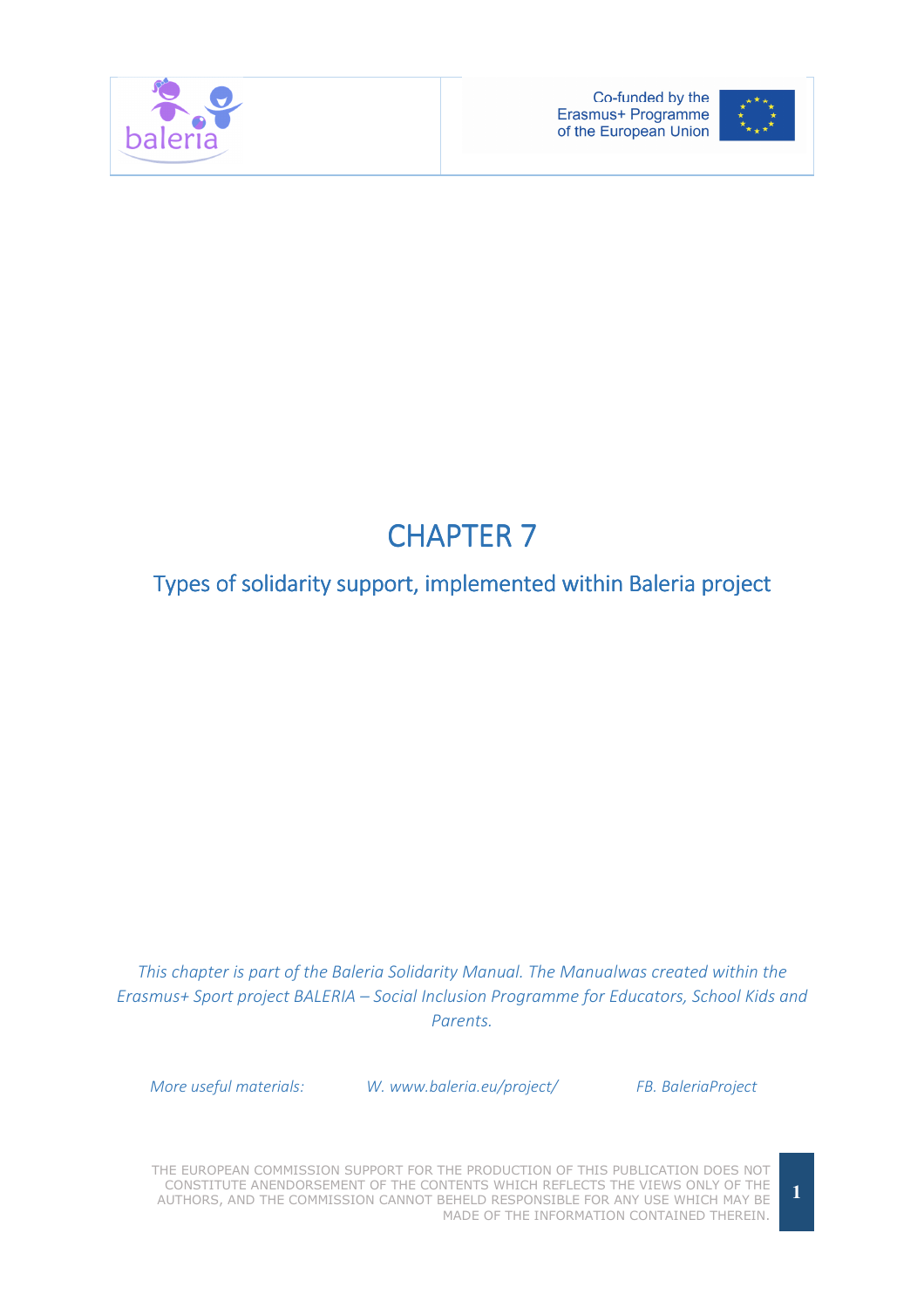



Baleria Solidarity Support encourages, promotes and awards paper recycling and other types of solidarity. Recycling activities are an indispensable way to gather people in cooperative actions, devoted to the ecosystem and community welfare. It is one of the easiest and effective ways to help the environment.

#### Why is recycling important?<sup>1</sup>

Recycling reduces the amount of waste going into a landfill, helping to prolong its useful life.

Recycling saves energy. It takes 20 times more energy to make aluminum from ore, than using recycled aluminum.

Recycling creates jobs.

Recycling saves natural resources.

Products made from recycled material slow the depletion of resources such as metal ores, oil, and natural gas.

Having learned more, make a try at educating family members, neighbours and people in the community about the do's and don'ts of recycling, which will scale up our individual efforts for maximum impact. Anything you can do to spread the word and motivate others brings us one step closer to a less wasteful way of life and a more sustainable planet for future generations.

For more on the issue, open the Annex file »Recycling details«.

#### How can YOU act to benefit others

 $\overline{a}$ 

Recycling activities are an indispensable way to gather people in cooperative actions, devoted to the ecosystem and community welfare. It is one of the easiest and effective ways to help the environment.

<sup>1</sup> Catch the Cycle, A Guide to Recycling in Georgia Schools, Link:

https://static1.squarespace.com/static/50be40d2e4b01225ee7316f6/t/51e80850e4b0fa8b033ce363/1374160976024/Catch\_the\_Cycle.pd f

THE EUROPEAN COMMISSION SUPPORT FOR THE PRODUCTION OF THIS PUBLICATION DOES NOT CONSTITUTE ANENDORSEMENT OF THE CONTENTS WHICH REFLECTS THE VIEWS ONLY OF THE AUTHORS, AND THE COMMISSION CANNOT BEHELD RESPONSIBLE FOR ANY USE WHICH MAY BE MADE OF THE INFORMATION CONTAINED THEREIN.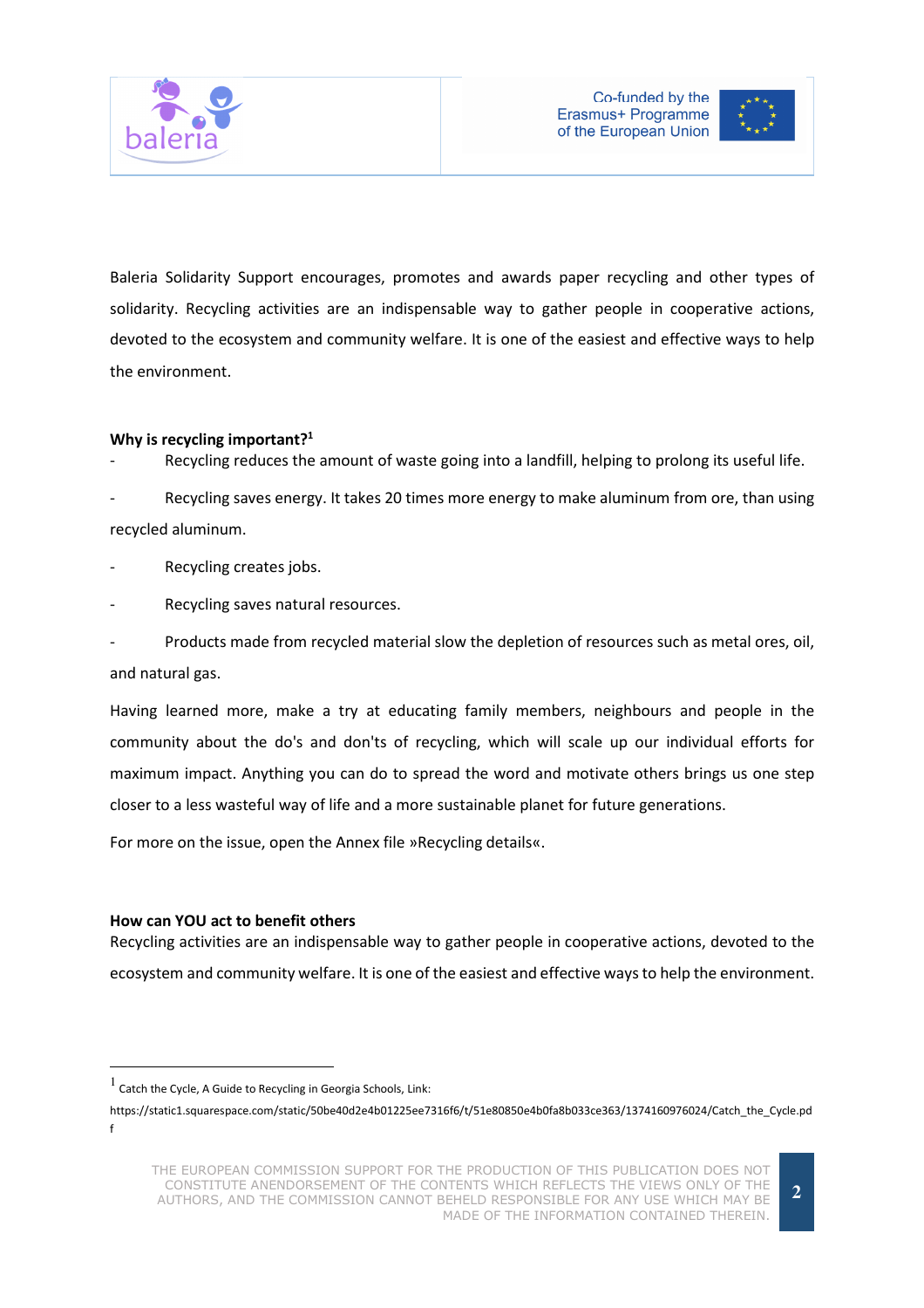



#### Suggestions for various recycling activities on practical cases from Baleria countries:

#### 1.1. Paper recycling

In Slovenia all elementary schools and kindergartens were invited to participate in the Baleria Solidarity Support action by organizing a paper collection campaign in their institution. At the same time, all the participants in Baleria Campus Days were incouraged to bring old paper to the event, where collection stations were set up.

We partnered with public utility service, to ensure the pickup and weigh-in of the collected waste paper and the amount of funds raised by recycling the wasted paper.

The funds collected were distributed (and will be in the next year), among young promising students and athletes from deprived communities. The potential students were suggested by participating schools and institutions and are entitled to receiving a monthly bursary (the amount depends on the funds raised and therefore varies each year).

The standard for selecting the students, eligible for bursaries, included the amount of effort they contributed for the achievement of educational success and the social status of the potential candidate (including a certificate of an average income on family member, which is issued by local social workers from schools and other authorities).

#### 1.2. Old toys recycling

In Greece two primary schools were addressed with children aged from 10 to 12 years old. Besides working on the values in the BALERIA project, Baleria team introduced the high societal value of showing their solidarity to another group of people. Throughout the whole timeline of the Greek Baleria Campus the students were asked to collect second handed children's toys and books in good condition. The solidarity action undertaken within the BALERIA campus was addressed towards The Smile of the Child which is a voluntary, non-profit child welfare organization based in Athens, Greece.

At the beginning of the Campus two big fabric wordrobes were assembled during brake time. Immediately the scene captured the attention of the students. All of them wanted to be informed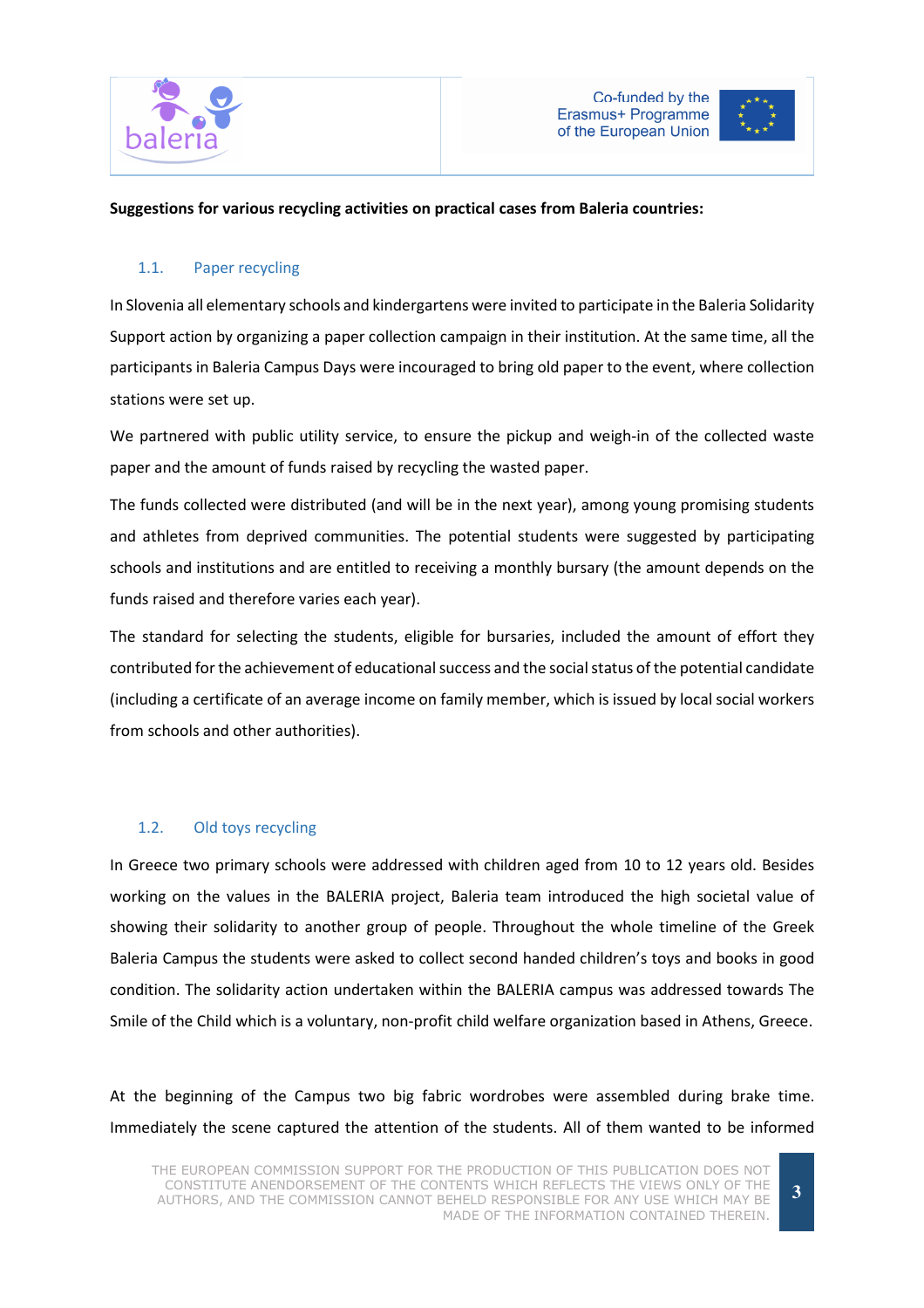





regarding the purpose of the construction. At the end of the day it was announced that the wordrobe was a place were solidarity material would be collected. At the same time both schools were competing each other for the prize of the most solidarity showing school. All students who didn't have the chance to contribute to the solidarity action within the schools had a second chance to show their solidarity at the BALERIA "game day" and at BALERIA "family day" were a collection point kiosk was settled.

## 1.3. Used toys and outgrown clothes and shoes recycling

In Bulgaria jackets, boots, snickers and sandals were taken special care of, in order to avoid the feeling of "rich give to poor out of pity". Toys and all other used collectibles were gathered in school class rooms, carefully sorted according to their material and after thorough hand washing, or machine cleaning have been packed in transparent bags, tied with beautiful ribbons, and given hand to hand when visiting kindergartens and schools with ethnically mixed classes, mainly in more disadvantaged, low income communities.

A creative workshop was created where school children and parents learned about recycling. Children collected and delivered recyclables with the help of parents. They made presents (toys) together with their parents for children in need. They prepared treats to have a party with parents and carved the food (vegetables, fruits) to look delicious.

## 1.4. Plastic bottle recycling activity - raising awareness while providing the alternative

In Italy the recycling activity was developed during the 10 days of the Vittoria d'Estate Sports Summer Festival within which the Italian Baleria Campus was held.

The Solidarity activity consisted in the Recycling campaign 'La raccolta è differenziata, la solidarietà no!' / 'Waste collection is differentiated; solidarity is not something you differentiate on!', which aimed to raise awareness on reducing plastic waste as a way of demonstrating solidarity principles (i.e. solidarity with the environment and with endangered natural habitats as well as communities across the world).